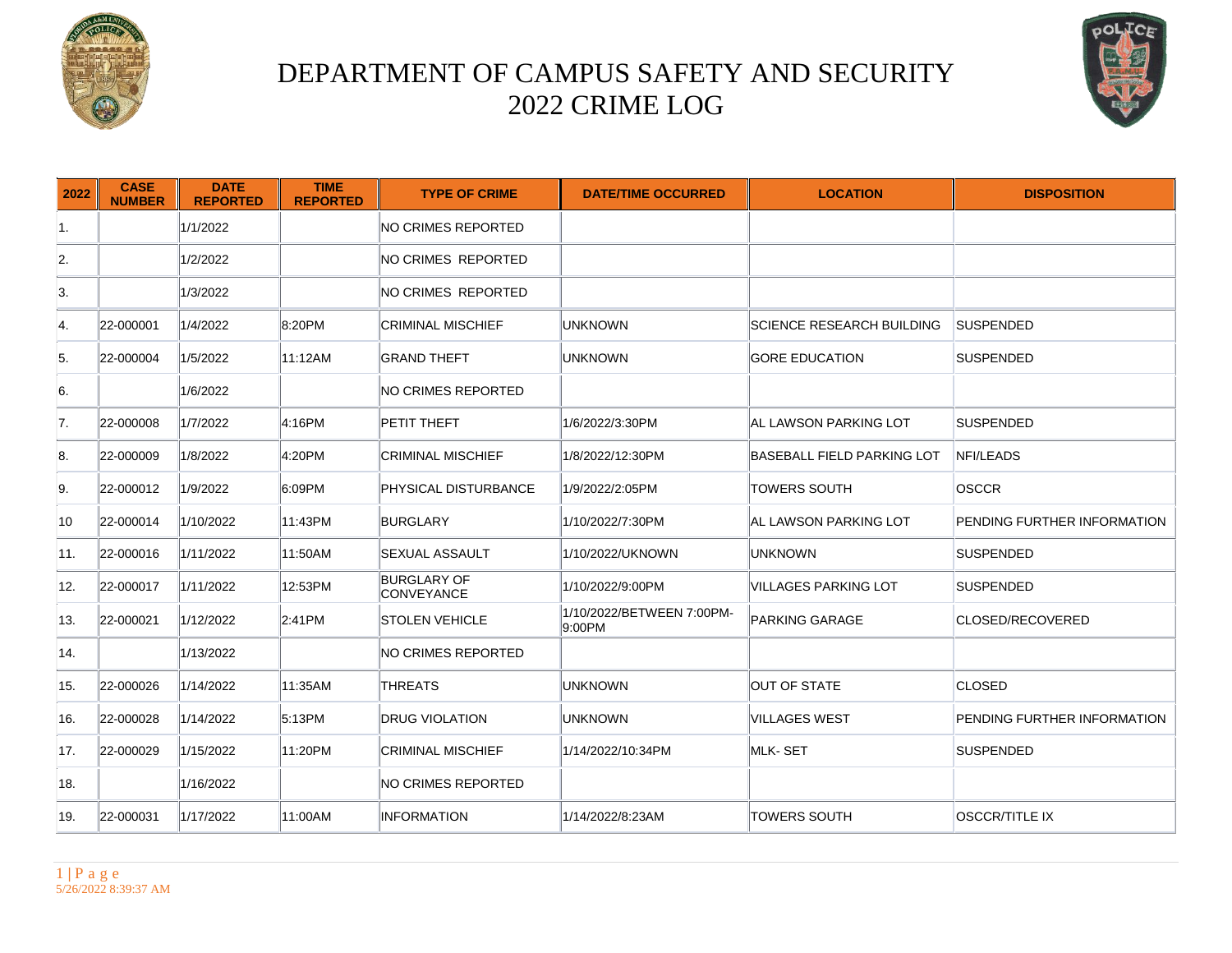



| 2022 | <b>CASE</b><br><b>NUMBER</b> | <b>DATE</b><br><b>REPORTED</b> | <b>TIME</b><br><b>REPORTED</b> | <b>TYPE OF CRIME</b>      | <b>DATE/TIME OCCURRED</b> | <b>LOCATION</b>        | <b>DISPOSITION</b>    |
|------|------------------------------|--------------------------------|--------------------------------|---------------------------|---------------------------|------------------------|-----------------------|
| 20.  | 22-000032                    | 1/18/2022                      | 10:00AM                        | <b>INFORMATION</b>        | 1/17/2022/UNKNOWN         | <b>NA</b>              | <b>OSCCR/TITLE IX</b> |
| 21.  | 22-000039                    | 1/19/2022                      | 11:00AM                        | ASSAULT/BATTERY           | 1/19/2022                 |                        | OSCCR/HOUSING         |
| 22.  | 22-000045                    | 1/20/2022                      | 7:19PM                         | SCAM-FRAUD                | 1/18/2022                 | <b>VIA EMAIL</b>       | <b>ISUSPENDED</b>     |
| 23.  |                              | 1/21/2022                      |                                | NO CRIME REPORTED         |                           |                        |                       |
| 24.  |                              | 1/22/2022                      |                                | NO CRIME REPORTED         |                           |                        |                       |
| 25.  |                              | 1/23/2022                      |                                | NO CRIME REPORTED         |                           |                        |                       |
| 26.  | 22-000049                    | 1/24/2022                      | 5:35PM                         | <b>TPW</b>                | 1/24/2022/5:20PM          | <b>FAMU VILLAGE</b>    | <b>CLOSED</b>         |
| 27.  | 22-000051                    | 1/24/2022                      | 8:00PM                         | SCAM-FRAUD                | 1/4/2022                  | VIA EMAIL              | <b>SUSPENDED</b>      |
| 28.  | 22-000052                    | 1/25/2022                      | 9:10AM                         | PETIT THEFT               | 1/20/2022/9:53AM          | <b>PHASE III LOT</b>   | <b>CLOSED</b>         |
| 29.  | 22-000053                    | 1/25/2022                      | 1:37PM                         | <b>DRUG VIOLATION</b>     | 1/25/2022/1:35PM          | TOWER SOUTH            | OSCCR/HOUSING         |
| 30.  | 22-000054                    | 1/25/2022                      | 2:50PM                         | DRUG VIOLATION            | 1/25/2022/2:45PM          | PALMETTO SOUTH         | OSCCR/HOUSING         |
| 31.  |                              | 1/26/2022                      |                                | NO CRIME REPORTED         |                           |                        |                       |
| 32.  | 22-000057                    | 1/27/2022                      | 4:22PM                         | PHYSICAL DISTURBANCE      | 1/27/2022/4:22PM          | <b>PALMETTO SOUTH</b>  | OSCCR/HOUSING         |
| 33.  | 22-000058                    | 1/28/2022                      | 2:15PM                         | <b>THREATS</b>            | VARIES                    | ONLINE                 | OSCCR/HOUSING         |
| 34.  | 22-000059                    | 1/28/2022                      | 3:34PM                         | <b>HARASSMENT</b>         | 1/28/2022                 | TOWER SOUTH            | OSCCR/HOUSING         |
| 35.  |                              | 1/29/2022                      |                                | NO CRIME REPORTED         |                           |                        |                       |
| 36.  |                              | 1/30/2022                      |                                | NO CRIME REPORTED         |                           |                        |                       |
| 37.  |                              | 1/31/2022                      |                                | NO CRIME REPORTED         |                           |                        |                       |
| 38.  | 22-000066                    | 2/1/2022                       | 12:26 PM                       | <b>INFORMATION/THREAT</b> | 1/31/22/12:00PM           | <b>TOWERS</b><br>SOUTH | OSCCR/HOUSING         |
| 39.  | 22-000068                    | 2/1/2022                       | 3:01PM                         | <b>DISTRUBANCE</b>        | VARIES                    | PHASE III              | OSCCR/HOUSING         |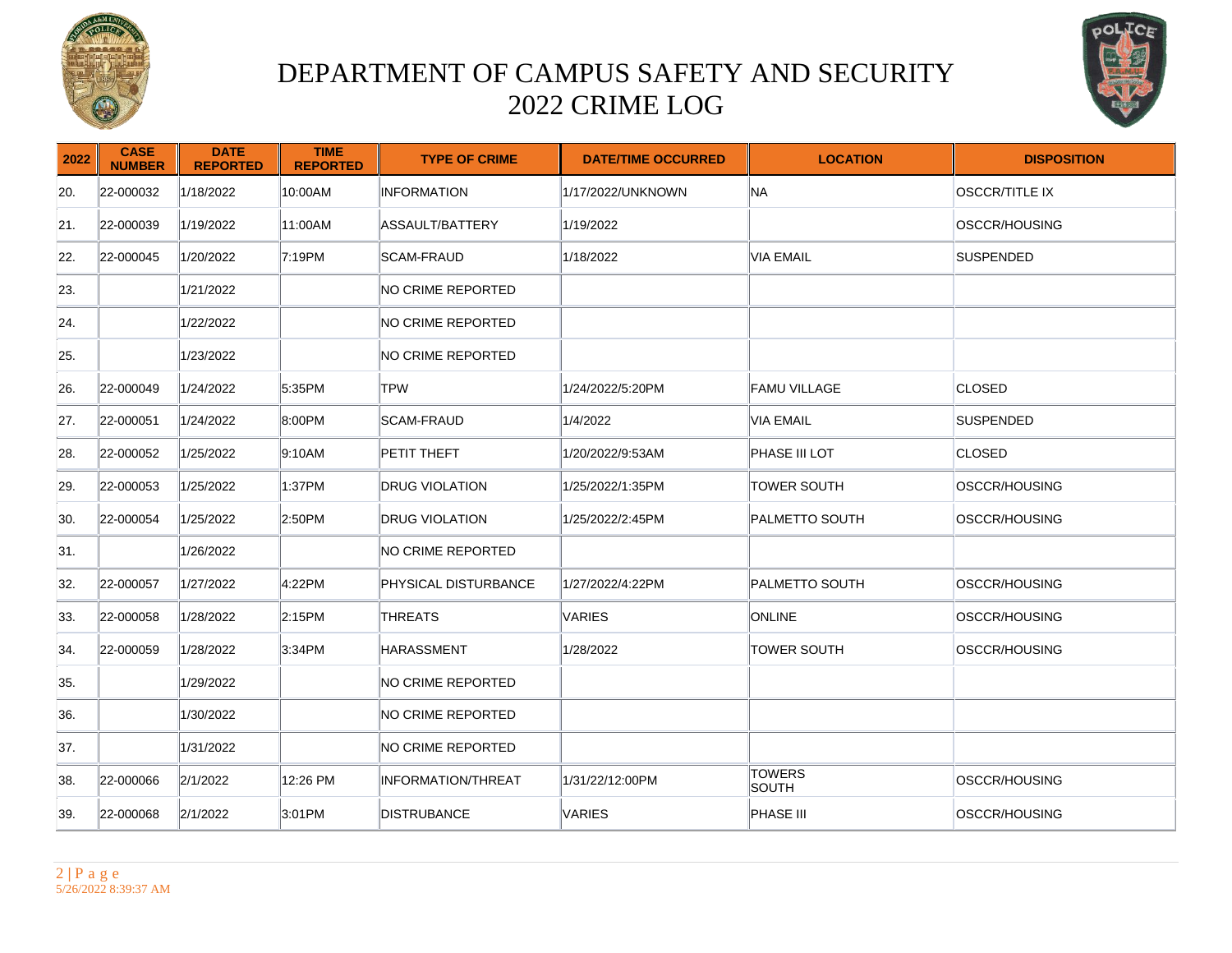



| 2022 | <b>CASE</b><br><b>NUMBER</b> | <b>DATE</b><br><b>REPORTED</b> | <b>TIME</b><br><b>REPORTED</b> | <b>TYPE OF CRIME</b>                    | <b>DATE/TIME OCCURRED</b> | <b>LOCATION</b>           | <b>DISPOSITION</b>          |
|------|------------------------------|--------------------------------|--------------------------------|-----------------------------------------|---------------------------|---------------------------|-----------------------------|
| 40.  |                              | 2/2/2022                       |                                | NO CRIME REPORTED                       |                           |                           |                             |
| 41.  | 22-000081                    | 2/3/2022                       | 5:29PM                         | <b>VERBAL DISTURBANCE</b>               | 2/3/22/5:29PM             | FAMU<br><b>DRS</b>        | <b>FAMU DRS</b>             |
| 42.  |                              | 2/4/2022                       |                                | NO CRIME REPORTED                       |                           |                           |                             |
| 43.  | 22-000086                    | 2/5/2022                       | 3:28PM                         | <b>SEXUAL ASSAULT</b>                   | 1/285/22/UNKNOWN          | <b>FAM VILLAGES</b>       | <b>CLOSED</b>               |
| 44.  |                              | 2/6/2022                       |                                | NO CRIMES REPORTED                      |                           |                           |                             |
| 45.  | 22-000088                    | 2/7/2022                       | 11:31PM                        | BURGLARY OF DORMITORY                   | 2/7/22/UNKNOWN            | TOWERS SOUTH              | NFI/LEADS                   |
| 46.  |                              | 2/8/2022                       |                                | NO CRIME REPORTED                       |                           |                           |                             |
| 47.  | 22-000092                    | 2/8/2022                       | 11:23PM                        | SEXUAL ASSAULT                          | 2/8/22/UNKNOWN            | FAMU VILLAGE              | <b>OSCCR/HOUSING</b>        |
| 48.  |                              | 2/9/2022                       |                                | NO CRIME REPORTED                       |                           |                           |                             |
| 49.  | 22-000103                    | 2/10/2022                      | 2:59PM                         | VERBAL DISTURBANCE                      | 2/10/22/2:59PM            | PALMETTO SOUTH            | <b>OSCCR/HOUSING</b>        |
| 50.  | 22-000106                    | 2/10/2022                      | 6:47PM                         | ISTOLEN VEHICLE                         | 2/10/22/6:47PM            | <b>IRECREATION CENTER</b> | PEDNIGN FURTHER INFORMATION |
| 51.  | 22-000110                    | 2/11/2022                      | 5:28PM                         | SEXUAL ASSAULT                          | 2/11/20/5:28PM            | TOWERS SOUTH53            | CLOSED                      |
| 52.  |                              | 2/12/2022                      |                                | NO CRIME REPORTED                       |                           |                           |                             |
| 53   | 22-000113                    | 2/13/2022                      | 9:22PM                         | <b>DRUG VIOLATION</b>                   | 2/13/2022/9:00PM          | <b>SAMPSON HALL</b>       | <b>OSCCR/HOUSING</b>        |
| 54.  |                              | 2/14/2022                      |                                | NO CRIME REPORTED                       |                           |                           |                             |
| 55.  |                              | 2/15/2022                      |                                | NO CRIME REPORTED                       |                           |                           |                             |
| 56.  | 22-000125                    | 2/16/2022                      | 1:37PM                         | FRAUD                                   | <b>UNKNOWN</b>            | <b>COMMONS</b>            | NFI/LEADS                   |
| 57.  | 22-000126                    | 2/16/2022                      | 1:50PM                         | PHYSICAL DISTURBANCE                    | <b>UNKNOWN</b>            | <b>PHASE III</b>          | OSCCR/HOUSING               |
| 58.  | 22-000128                    | 2/17/2022                      | 1:45AM                         | <b>DRUG VIOLATION</b>                   | 2/17/2022/1:45AM          | <b>FAMU VILLAGE</b>       | OSCCR/HOUSING               |
| 59.  | 22-000131                    | 2/17/2022                      | 9:46PM                         | <b>BURGLARY OF</b><br><b>CONVEYANCE</b> | 2/17/22/UNKNOWN           | OSCEOLA GRAVEL LOT        | PENDING FURTHER INFORMATION |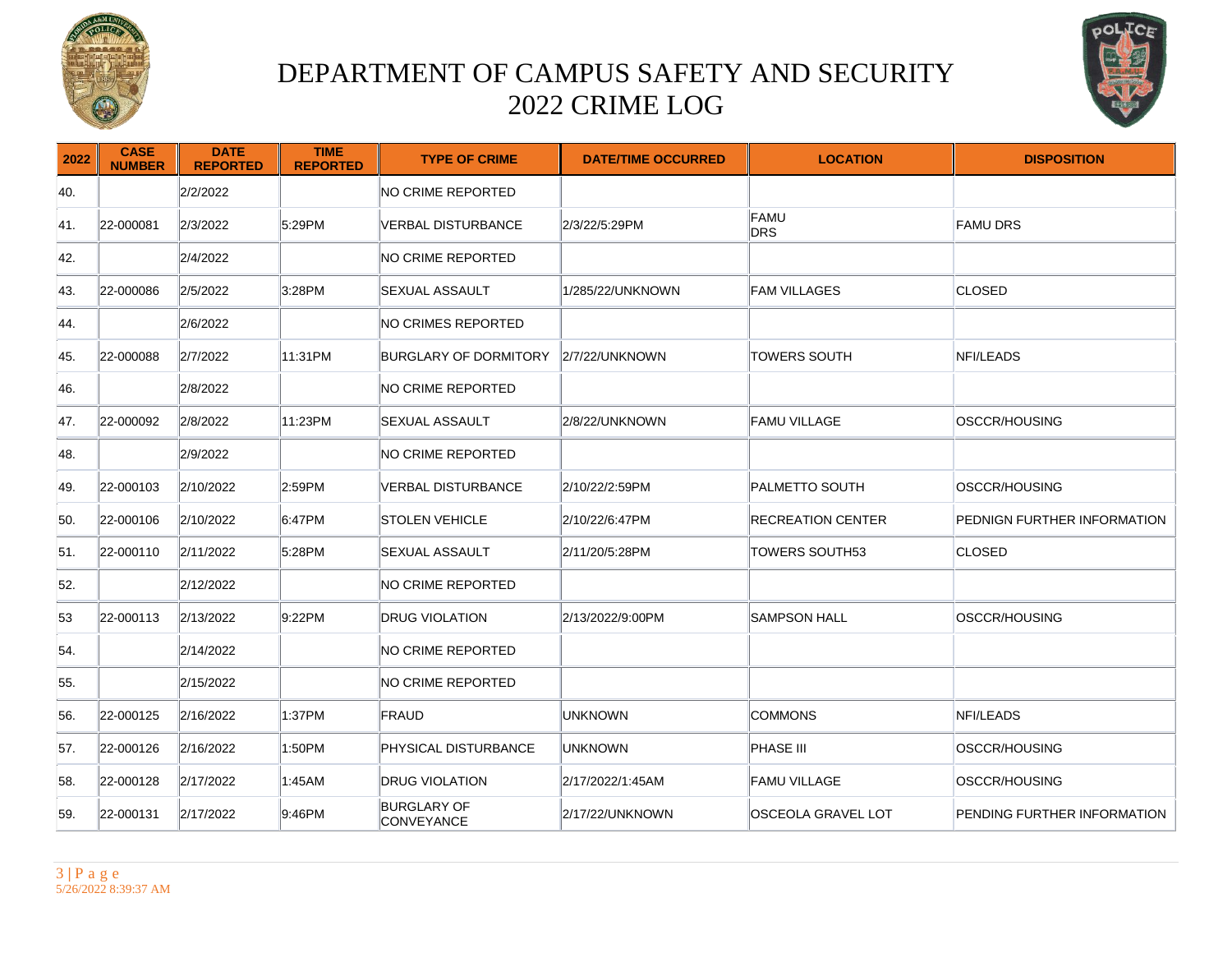



| 2022 | <b>CASE</b><br><b>NUMBER</b> | <b>DATE</b><br><b>REPORTED</b> | <b>TIME</b><br><b>REPORTED</b> | <b>TYPE OF CRIME</b>   | <b>DATE/TIME OCCURRED</b>              | <b>LOCATION</b>                                        | <b>DISPOSITION</b>                      |
|------|------------------------------|--------------------------------|--------------------------------|------------------------|----------------------------------------|--------------------------------------------------------|-----------------------------------------|
| 60.  |                              | 2/18/2022                      |                                | NO CRIME REPORTED      |                                        |                                                        |                                         |
| 61.  |                              | 2/19/2022                      |                                | NO CRIME REPORTED      |                                        |                                                        |                                         |
| 62.  | 22-000139                    | 2/20/2022                      | 3:28PM                         | CRIMINAL MISCHIEF      | 2/20/2022/3:26PM                       | <b>COVID TESTING SITE</b>                              | <b>TPW/CLOSED</b>                       |
| 63.  | 22-000146                    | 2/21/2022                      | 12:07PM                        | <b>ASSAULT/BATTERY</b> | 12:05PM                                | <b>STUDENT SERVICE CENTER</b>                          | PENDING FURTHER INFORMATION             |
| 64.  | 22-000150                    | 2/22/2022                      | 3:02PM                         | <b>DRUG VIOLATION</b>  | 2/22/2022/12:05PM                      | PHASE III                                              | OSCCR/HOUSING                           |
| 65.  | 22-000153                    | 2/23/2022                      | 10:09AM                        | PETIT THEFT            | 2/22/2022/5:30PM                       | HUB                                                    | <b>CLOSED</b>                           |
| 66.  | 22-000156                    | 2/23/2022                      | 6:01PM                         | <b>AFFRAY</b>          | 2/23/2022/UNKNOWN                      | <b>PALMETTO SOUTH</b>                                  | OSCCR/HOUSING                           |
| 67.  | 22-000158                    | 2/24/2022                      | 8:56AM                         | BURGLARY               | 2/23/2022/3:00AM                       | <b>FOOTE HILYER</b>                                    | <b>OPEN INVESTIGATION</b>               |
| 68.  |                              | 2/25/2022                      |                                | NO CRIME REPORTED      |                                        |                                                        |                                         |
| 69.  |                              | 2/26/2022                      |                                | NO CRIME REPORTED      |                                        |                                                        |                                         |
| 70.  |                              | 2/27/2022                      |                                | NO CRIME REPORTED      |                                        |                                                        |                                         |
| 71.  | 22-000166                    | 2/08/2022                      | 12:27AM                        | <b>DRUG VIOLATION</b>  | 2/28/22/12:27AM                        | VILLAGES EAST DORMS                                    | <b>OSCCR/HOUSING</b>                    |
| 72.  | 22-000168                    | 2/28/2022                      | 9:40AM                         | PETIT THEFT            | 2/28/22/9:40AM                         | <b>CENTER FOR ACCESS AND</b><br><b>STUDENT SUCCESS</b> | <b>FAMU PARKING</b><br>SERVICES/POM/CID |
| 73.  | 22-000176                    | 3/01/2022                      | 3:51PM                         | ASSAULT/BATTERY        | 11/21/21/2:00AM (DELAYED<br>REPORTING) | <b>PALMETTO SOUTH</b>                                  | <b>OPEN INVESTIGATION</b>               |
| 74.  |                              | 3/02/2022                      |                                | NO CRIME REPORTED      |                                        |                                                        |                                         |
| 75.  |                              | 3/03/2022                      |                                | NO CRIME REPORTED      |                                        |                                                        |                                         |
| 76.  |                              | 3/04/2022                      |                                | NO CRIME REPORTED      |                                        |                                                        |                                         |
| 77.  |                              | 3/05/2022                      |                                | NO CRIME REPORTED      |                                        |                                                        |                                         |
| 78.  | 22-000193                    | 3/06/2022                      | 4:06PM                         | <b>BURGLARY</b>        | 3/06/2022/4:06PM                       | <b>TOWERS SOUTH</b>                                    | SUSPENDED                               |
| 79.  | 22-000195                    | 3/07/2022                      | 11:45AM                        | <b>DRUG VIOLATION</b>  | 3/07/2022/11:45AM                      | <b>TOWERS NORTH</b>                                    | OSCCR/HOUSING                           |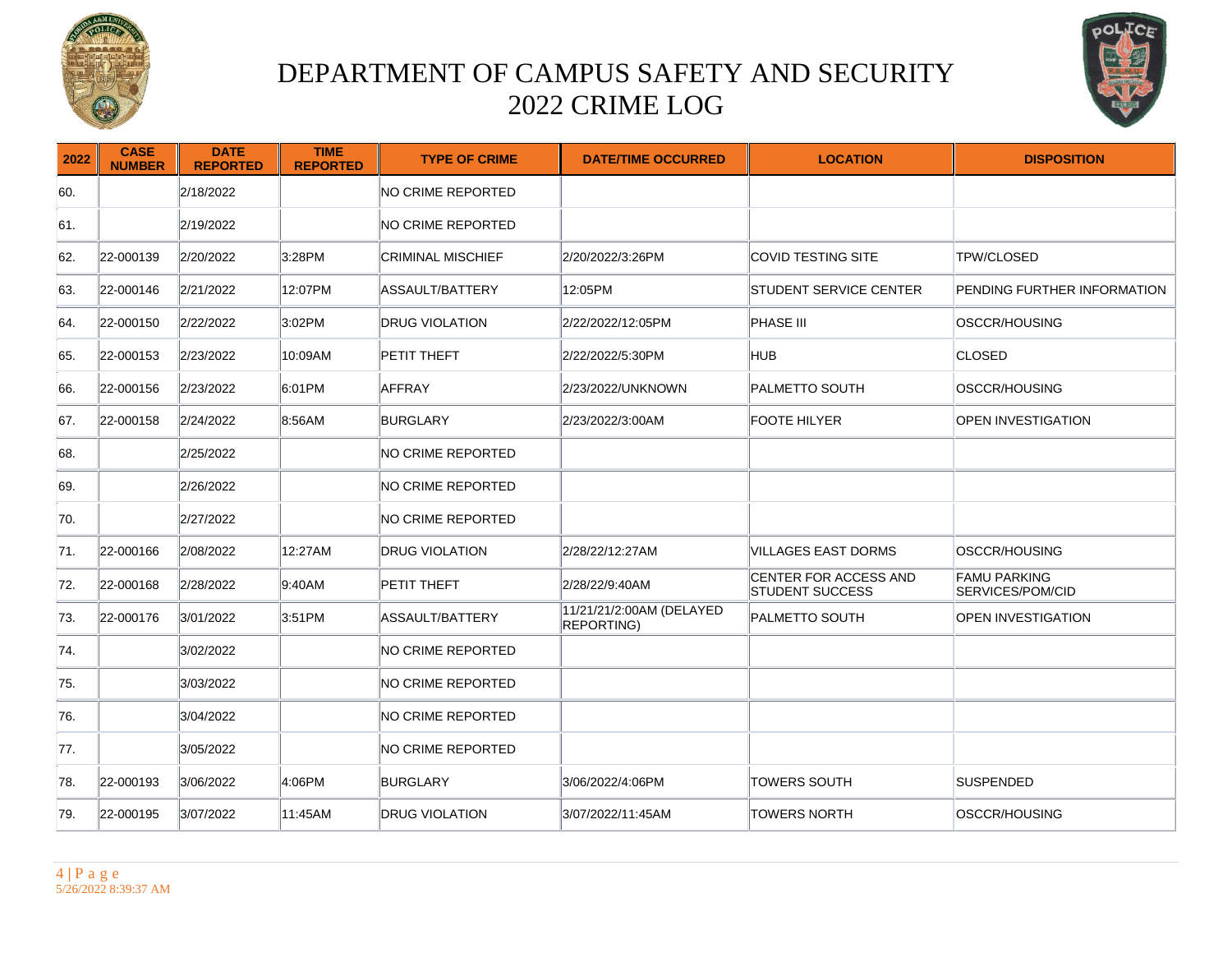



| 2022 | <b>CASE</b><br><b>NUMBER</b> | <b>DATE</b><br><b>REPORTED</b> | <b>TIME</b><br><b>REPORTED</b> | <b>TYPE OF CRIME</b>   | <b>DATE/TIME OCCURRED</b>                | <b>LOCATION</b>        | <b>DISPOSITION</b>                                      |
|------|------------------------------|--------------------------------|--------------------------------|------------------------|------------------------------------------|------------------------|---------------------------------------------------------|
| 80.  | 22-000202                    | 3/08/2022                      | 1:22PM                         | ASSAULT/BATTERY        | 3/08/2022/1:22PM                         | <b>SBI PARKING LOT</b> | VICTIM ADVOCATE/OSCCR/TITLE<br>IX/CID                   |
| 81.  | 22-000206                    | 3/09/2022                      | 9:24AM                         | <b>LARCENY</b>         | 3/09/2022/9:24AM                         | <b>TOWERS NORTH</b>    | POM                                                     |
| 82.  |                              | 3/10/2022                      |                                | NO CRIME REPORTED      |                                          |                        |                                                         |
| 83.  | 22-000204                    | 3/11/2022                      | 8:46PM                         | LARCENY                | 3/09/2022/12:09AM (DELAYED<br>REPORTING) | <b>TOWERS NORTH</b>    | <b>CID</b>                                              |
| 84.  |                              | 3/12/2022                      |                                | NO CRIME REPORTED      |                                          |                        |                                                         |
| 85.  |                              | 3/13/2022                      |                                | NO CRIME REPORTED      |                                          |                        |                                                         |
| 86.  |                              | 3/14/2022                      |                                | NO CRIME REPORTED      |                                          |                        |                                                         |
| 87.  | 22-000222                    | 3/15/2022                      | 6:28AM                         | BURGLARY               | 3/15/2022/8:39AM                         | <b>TOWERS SOUTH</b>    | <b>HOUSING</b>                                          |
| 88.  |                              | 3/16/2022                      |                                | NO CRIME REPORTED      |                                          |                        |                                                         |
| 89.  |                              | 3/17/2022                      |                                | NO CRIME REPORTED      |                                          |                        |                                                         |
| 90.  |                              | 3/18/2022                      |                                | NO CRIME REPORTED      |                                          |                        |                                                         |
| 91.  |                              | 3/19/2022                      |                                | NO CRIME REPORTED      |                                          |                        |                                                         |
| 92.  |                              | 3/20/2022                      |                                | NO CRIME REPORTED      |                                          |                        |                                                         |
| 93.  |                              | 3/21/2022                      |                                | NO CRIME REPORTED      |                                          |                        |                                                         |
| 94.  |                              | 3/22/2022                      |                                | NO CRIME REPORTED      |                                          |                        |                                                         |
| 95.  |                              | 3/23/2022                      |                                | NO CRIME REPORTED      |                                          |                        |                                                         |
| 96.  | 22-000236                    | 3/24/2022                      |                                | <b>DRUG VIOLATION</b>  | 3/24/2022/6:19PM                         | <b>TOWERS SOUTH</b>    | OSCCR                                                   |
| 97.  |                              | 3/25/2022                      |                                |                        |                                          |                        |                                                         |
| 98.  |                              | 3/26/2022                      |                                |                        |                                          |                        |                                                         |
| 99.  | 22-000246                    | 3/27/2022                      | 11:02PM                        | <b>ASSAULT/BATTERY</b> | 3/24/2022/11:02PM                        | <b>GIBBS HALL TRL</b>  | CID/COUNSELING CENTER/VICTIM<br>ADVOCATE/TITLE IX/OSCCR |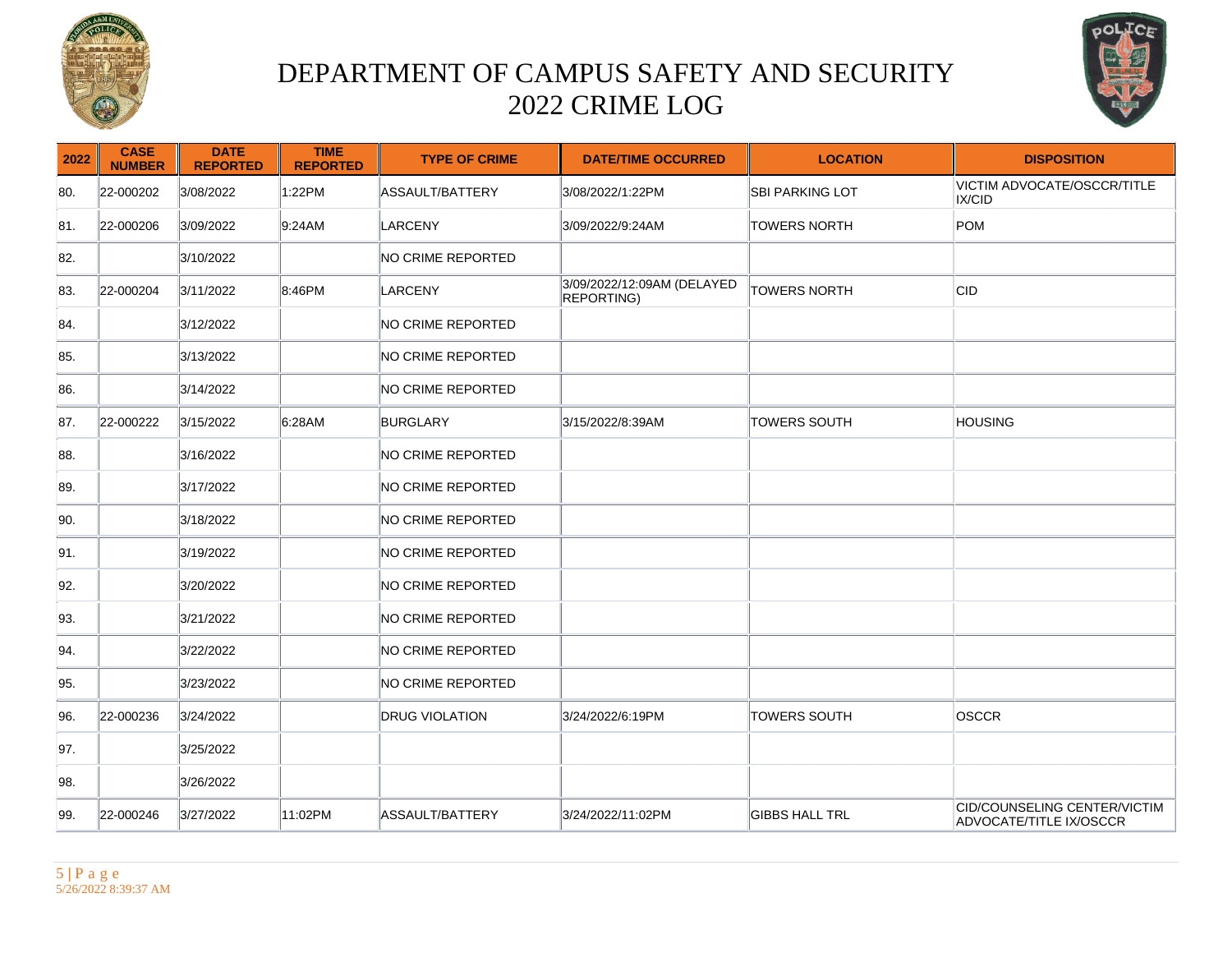



| 2022 | <b>CASE</b><br><b>NUMBER</b> | <b>DATE</b><br><b>REPORTED</b> | <b>TIME</b><br><b>REPORTED</b> | <b>TYPE OF CRIME</b>  | <b>DATE/TIME OCCURRED</b> | <b>LOCATION</b>     | <b>DISPOSITION</b>                                                     |
|------|------------------------------|--------------------------------|--------------------------------|-----------------------|---------------------------|---------------------|------------------------------------------------------------------------|
| 100. | 22-000247                    | 3/27/2022                      | 3:32PM                         | ASSAULT/BATTERY       | 3/27/2022/3:32PM          | FAMU DCSS           | CID/HOUSING/COUNSELING<br>CENTER/TITLE IX/VICTIM<br>ADVOCATE/ACT/OSCCR |
| 101. | 22-000250                    | 3/28/2022                      | 9:24AM                         | <b>BURGLARY</b>       | 3/28/2022/9:24AM          | <b>TOWERS SOUTH</b> | <b>HOUSING</b>                                                         |
| 102. | 22-000255                    | 3/29/2022                      | 2:54PM                         | <b>DRUG VIOLATION</b> | 3/29/2022/2:45PM          | PALMETTO S 606      | <b>HOUSING/OSCCR</b>                                                   |
| 103. | 22-000256                    | 3/29/2022                      | 10:06PM                        | ASSAULT/BATTERY       | 3/29/2022/10:06PM         | VILLAGE WEST DORMS  | <b>RISK MANAGEMENT/CID</b>                                             |
| 104. |                              | 3/30/2022                      |                                | NO CRIME REPORTED     |                           |                     |                                                                        |
| 105. |                              | 3/31/2022                      |                                | NO CRIME REPORTED     |                           |                     |                                                                        |
| 106. | 22-000270                    | 4/1/2022                       | 2:34PM                         | AFFRAY                | 4/1/2022/2:34PM           | VILLAGE WEST DORMS  | CID/HOUSING/OSCCR                                                      |
| 107. |                              | 4/2/2022                       |                                | NO CRIME REPORTED     |                           |                     |                                                                        |
| 108. |                              | 4/3/2022                       |                                | NO CRIME REPORTED     |                           |                     |                                                                        |
| 109. | 22-000273                    | 4/4/2022                       | 9:02AM                         | ASSAULT/BATTERY       | 4/4/2022/9:02AM           | <b>TOWERS SOUTH</b> | COUNSELING/HOUSING/OSCCR                                               |
| 110. |                              | 4/5/2022                       |                                | NO CRIME REPORTED     |                           |                     |                                                                        |
| 111. |                              | 4/6/2022                       |                                | NO CRIME REPORTED     |                           |                     |                                                                        |
| 112. |                              | 4/7/2022                       |                                | NO CRIME REPORTED     |                           |                     |                                                                        |
| 113. |                              | 4/8/2022                       |                                | NO CRIME REPORTED     |                           |                     |                                                                        |
| 114. |                              | 4/9/2022                       |                                | NO CRIME REPORTED     |                           |                     |                                                                        |
| 115. |                              | 4/10/2022                      |                                | NO CRIME REPORTED     |                           |                     |                                                                        |
| 116. |                              | 4/11/2022                      |                                | NO CRIME REPORTED     |                           |                     |                                                                        |
| 117. |                              | 4/12/2022                      |                                | NO CRIME REPORTED     |                           |                     |                                                                        |
| 118. |                              | 4/13/2022                      |                                | NO CRIME REPORTED     |                           |                     |                                                                        |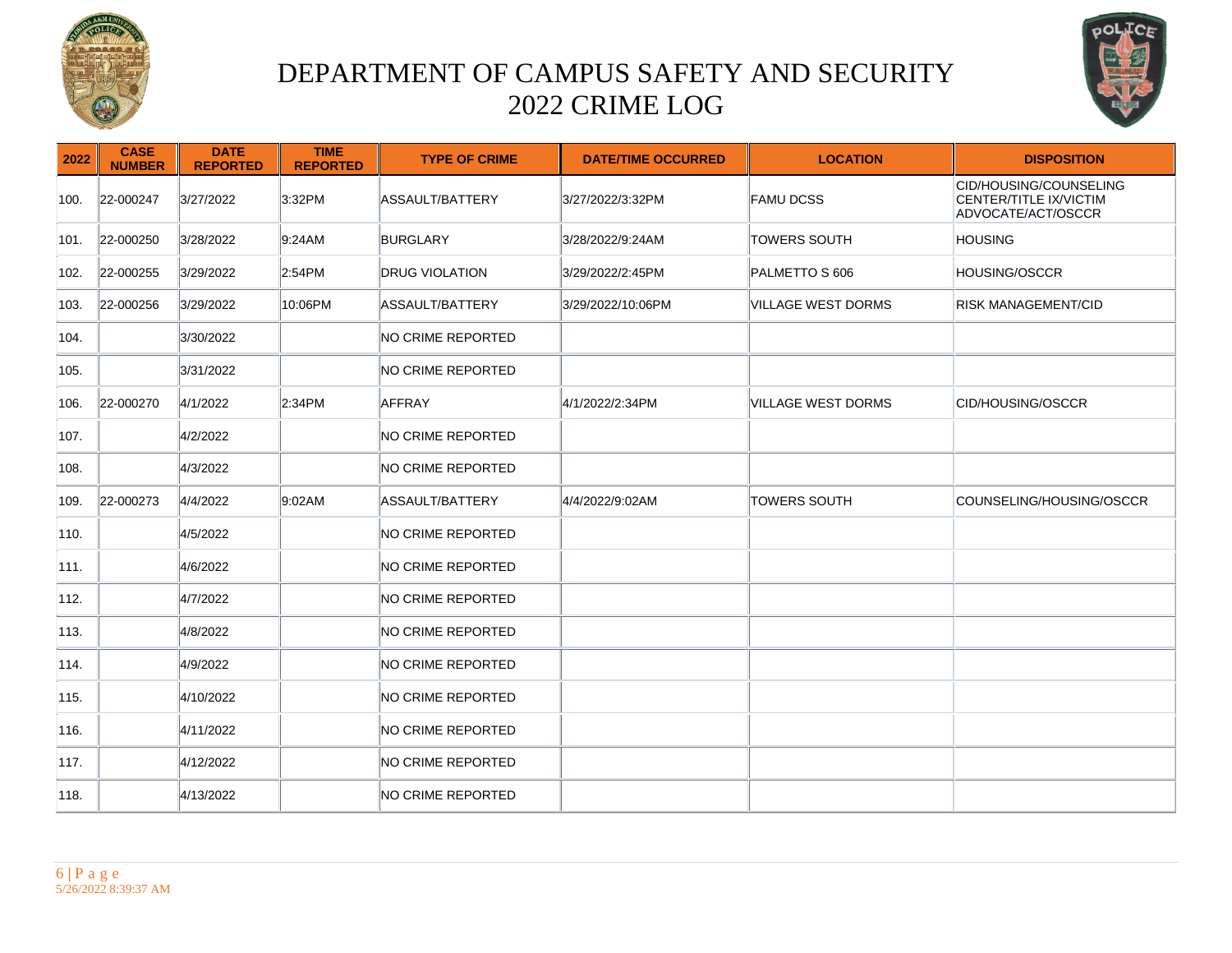



| 2022 | <b>CASE</b><br><b>NUMBER</b> | <b>DATE</b><br><b>REPORTED</b> | <b>TIME</b><br><b>REPORTED</b> | <b>TYPE OF CRIME</b>     | <b>DATE/TIME OCCURRED</b> | <b>LOCATION</b>            | <b>DISPOSITION</b>                                         |
|------|------------------------------|--------------------------------|--------------------------------|--------------------------|---------------------------|----------------------------|------------------------------------------------------------|
| 119. | 22-000296                    | 4/14/2022                      | 5:00PM                         | <b>DRUG VIOLATION</b>    | 4/14/2022/5:00PM          | VILLAGE WEST DORMS         | HOUSING/OSCCR                                              |
| 120. |                              | 4/15/2022                      |                                | NO CRIME REPORTED        |                           |                            |                                                            |
| 121. |                              | 4/16/2022                      |                                | NO CRIME REPORTED        |                           |                            |                                                            |
| 122. |                              | 4/17/2022                      |                                | NO CRIME REPORTED        |                           |                            |                                                            |
| 123. |                              | 4/18/2022                      |                                | NO CRIME REPORTED        |                           |                            |                                                            |
| 124. | 22-000313                    | 4/19/2022                      | 3:55PM                         | ASSAULT/BATTERY          | 4/19/2022/3:55PM          | <b>FAMU DCSS</b>           | CID/STUDENT SERVICE CENTER                                 |
| 125. |                              | 4/20/2022                      |                                | NO CRIME REPORTED        |                           |                            |                                                            |
| 126. |                              | 4/21/2022                      |                                | NO CRIME REPORTED        |                           |                            |                                                            |
| 127. |                              | 4/22/2022                      |                                | NO CRIME REPORTED        |                           |                            |                                                            |
| 128. |                              | 4/23/2022                      |                                | NO CRIME REPORTED        |                           |                            |                                                            |
| 129. |                              | 4/24/2022                      |                                | NO CRIME REPORTED        |                           |                            |                                                            |
| 130. | 22-000332                    | 4/25/2022                      | 1:30PM                         | ASSAULT/BATTERY          | 4/25/2022/1:30PM          | THE VILLAGES EAST AND WEST | <b>COUNSELING</b><br>CENTER/ACT/HOUSING/VICTIM<br>ADVOCATE |
| 131. |                              | 4/26/2022                      |                                | <b>NO CRIME REPORTED</b> |                           |                            |                                                            |
| 132. |                              | 4/27/2022                      |                                | NO CRIME REPORTED        |                           |                            |                                                            |
| 133. | 22-000339                    | 4/28/2022                      | 3:06PM                         | BURGLARY                 | 4/28/2022/3:06PM          | <b>FAMU DCSS</b>           | ∣CID                                                       |
| 134. | 22-000342                    | 4/29/2022                      | 2:44PM                         | PETIT THEFT              | 4/29/2022/2:44PM          | <b>TOWERS SOUTH</b>        | CID                                                        |
| 135. |                              | 4/30/2022                      |                                | NO CRIME REPORTED        |                           |                            |                                                            |
| 136. |                              | 5/1/2022                       |                                | NO CRIME REPORTED        |                           |                            |                                                            |
| 137. |                              | 5/2/2022                       |                                | NO CRIME REPORTED        |                           |                            |                                                            |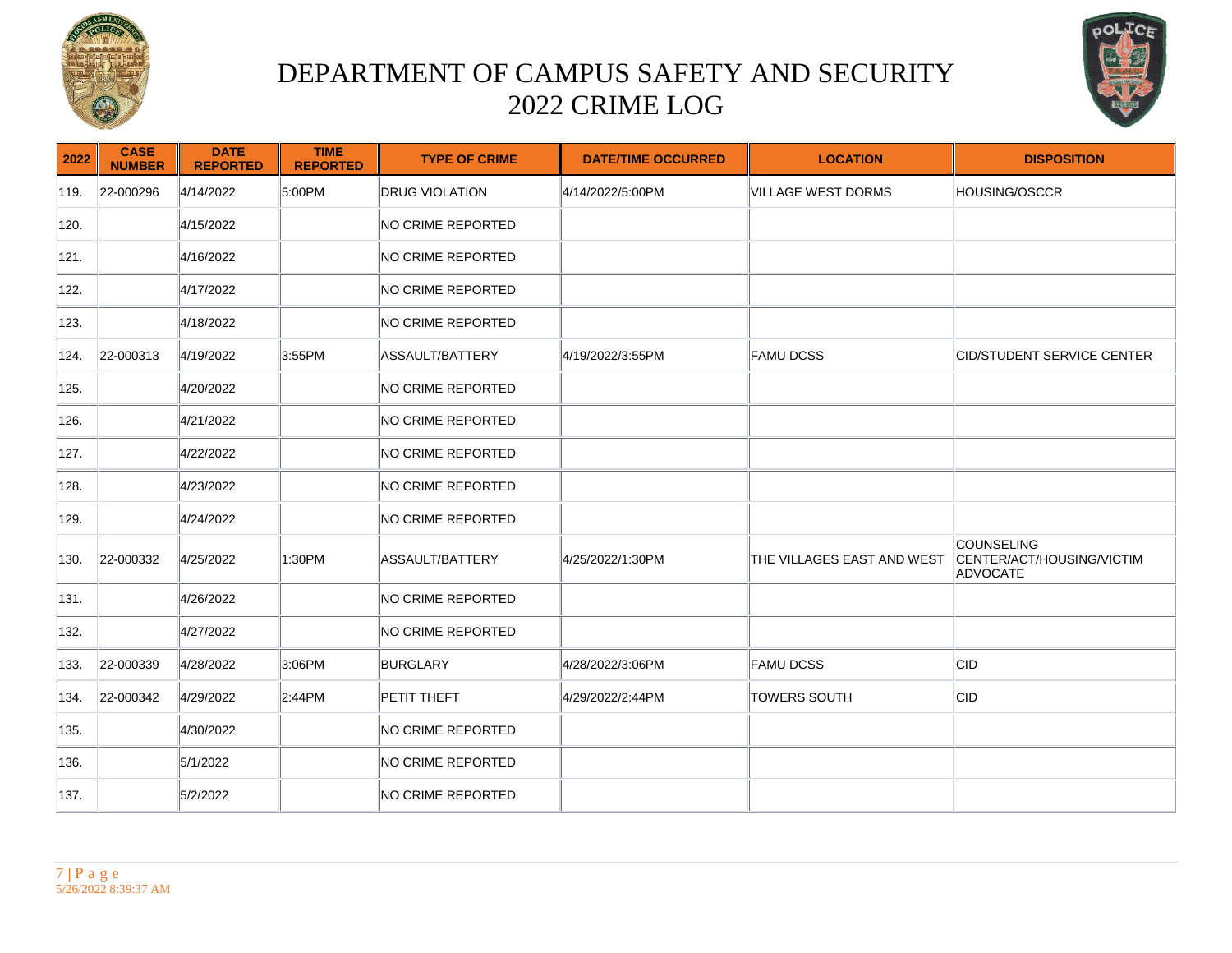



| 2022 | <b>CASE</b><br><b>NUMBER</b> | <b>DATE</b><br><b>REPORTED</b> | <b>TIME</b><br><b>REPORTED</b> | <b>TYPE OF CRIME</b> | <b>DATE/TIME OCCURRED</b> | <b>LOCATION</b>    | <b>DISPOSITION</b> |
|------|------------------------------|--------------------------------|--------------------------------|----------------------|---------------------------|--------------------|--------------------|
| 138. |                              | 5/3/2022                       |                                | NO CRIME REPORTED    |                           |                    |                    |
| 139. |                              | 5/4/2022                       |                                | NO CRIME REPORTED    |                           |                    |                    |
| 140. |                              | 5/5/2022                       |                                | NO CRIME REPORTED    |                           |                    |                    |
| 141. |                              | 5/6/2022                       |                                | NO CRIME REPORTED    |                           |                    |                    |
| 142. |                              | 5/7/2022                       |                                | NO CRIME REPORTED    |                           |                    |                    |
| 143. | 22-000350                    | 5/8/2022                       | 10:55PM                        | <b>GRAND THEFT</b>   | 5/8/2022/10:55PM          | PALMETTO PHASE III | HOUSING/OSCCR      |
| 144. |                              | 5/9/2022                       |                                | NO CRIME REPORTED    |                           |                    |                    |
| 145. |                              | 5/10/2022                      |                                | NO CRIME REPORTED    |                           |                    |                    |
| 146. |                              | 5/11/2022                      |                                | NO CRIME REPORTED    |                           |                    |                    |
| 147. |                              | 5/12/2022                      |                                | NO CRIME REPORTED    |                           |                    |                    |
| 148. |                              | 5/13/2022                      |                                | NO CRIME REPORTED    |                           |                    |                    |
| 149. |                              | 5/14/2022                      |                                | NO CRIME REPORTED    |                           |                    |                    |
| 150. |                              | 5/15/2022                      |                                | NO CRIME REPORTED    |                           |                    |                    |
| 151. |                              | 5/16/2022                      |                                | NO CRIME REPORTED    |                           |                    |                    |
| 152. |                              | 5/17/2022                      |                                | NO CRIME REPORTED    |                           |                    |                    |
| 153. |                              | 5/18/2022                      |                                | NO CRIME REPORTED    |                           |                    |                    |
| 154. |                              | 5/19/2022                      |                                | NO CRIME REPORTED    |                           |                    |                    |
| 155. |                              | 5/20/2022                      |                                | NO CRIME REPORTED    |                           |                    |                    |
| 156. |                              | 5/21/2022                      |                                | NO CRIME REPORTED    |                           |                    |                    |
| 157. |                              | 5/22/2022                      |                                | NO CRIME REPORTED    |                           |                    |                    |